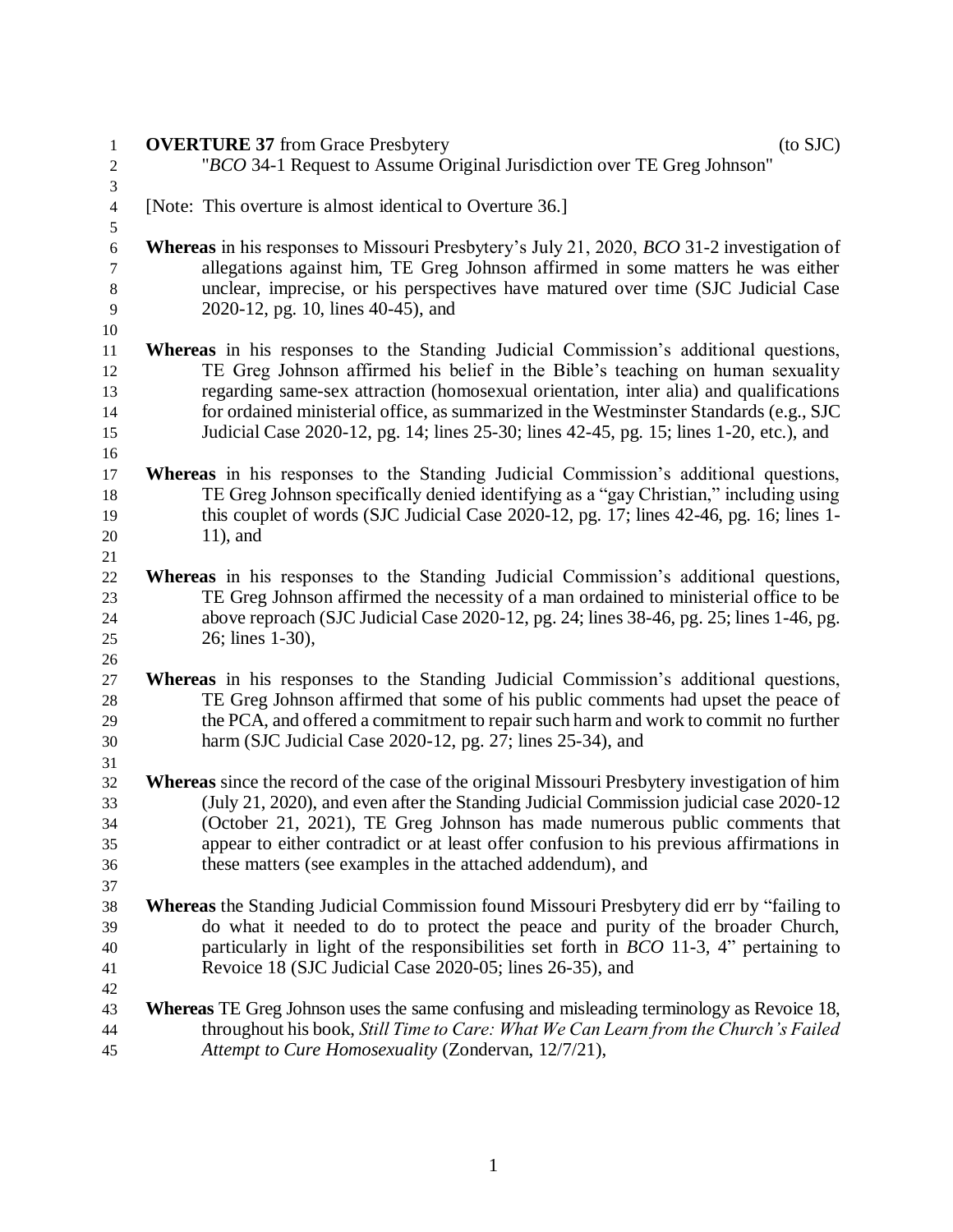- **Therefore, be it resolved** that Grace Presbytery requests that the General Assembly assume original jurisdiction in the case of the doctrinal error of Teaching Elder Greg Johnson, per *BCO* 34-1.
- *Approved by Grace Presbytery at its stated meeting, May, 10, 2022*
- *Attested by /s/ RE Samuel J. Duncan, stated clerk*
- Attachment: Addendum, examples of public comments from TE Greg Johnson either contradicting or offering confusion to his affirmations to Missouri Presbytery's *BCO* 31-2 investigation (July 21, 2020), and the Standing Judicial Commission judicial case
- 2020-12 (October 21, 2021)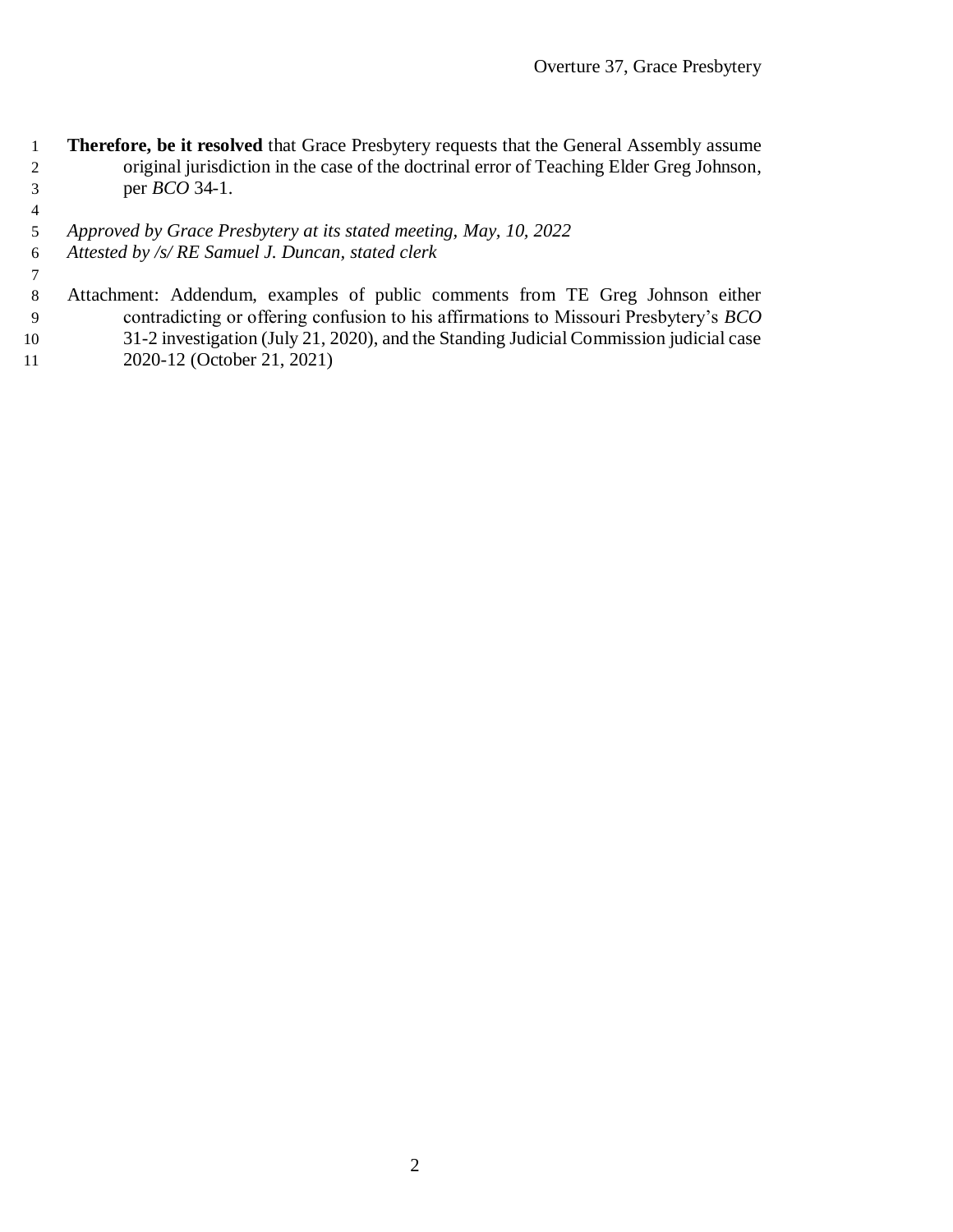| 1<br>$\mathbf{2}$                       |          | <b>Attachment</b><br>(Overture 37 to 49th General Assembly)                                                                                                                                                                                                                                                                                                                                                                                  |  |  |
|-----------------------------------------|----------|----------------------------------------------------------------------------------------------------------------------------------------------------------------------------------------------------------------------------------------------------------------------------------------------------------------------------------------------------------------------------------------------------------------------------------------------|--|--|
| 3<br>$\overline{4}$<br>5<br>$\sqrt{6}$  |          | Examples of public comments from TE Greg Johnson either contradicting or offering<br>confusion to his affirmations to Missouri Presbytery's BCO 31-2 investigation (July 21,<br>2020), and the Standing Judicial Commission judicial case 2020-12 (October 21, 2021)                                                                                                                                                                         |  |  |
| 7<br>$8\,$<br>9<br>10<br>11<br>12<br>13 | 11/05/21 | Comments in an article, published in the Washington Post, "Traditional 'Side B'<br>LGBTQ Christians experience a renaissance," by Kathryn Post (originally<br>published by Religion News Service,<br>https://religionnews.com/2021/11/05/traditional-side-b-lgbtq-christians-<br>experience-a-renaissance/).                                                                                                                                 |  |  |
| 14<br>15<br>16<br>17                    | 11/18/21 | Comments in a blog post, published on <i>The Center For Faith</i> , Sexuality &<br>Gender blog site, "Equivocation and the Ex-Gay Script"<br>(https://www.centerforfaith.com/ blog/equivocation-and-the-ex-gay-script)                                                                                                                                                                                                                       |  |  |
| 18<br>19<br>20<br>21<br>22              | 12/03/21 | Comments in a podcast interview, published on The Hole in My Heart Podcast,<br>"Episode 189: The Church Wasn't Always So Bad at the LGBTQ Conversation<br>with Greg Johnson" (https://lauriekrieg.com/podcast/the-church-wasnt-always-<br>so-terrible-at-the-lgbtq-conversation-with-greg-johnson/)                                                                                                                                          |  |  |
| 23<br>24<br>25                          | 12/07/21 | Comments in his book, Still Time to Care: What We Can Learn from the<br>Church's Failed Attempt to Cure Homosexuality (Zondervan, 12/7/21).                                                                                                                                                                                                                                                                                                  |  |  |
| 26<br>27<br>28<br>29<br>30              | 12/22/21 | Comments in an article, published in USA Today, "I'm a gay, celibate pastor of a<br>conservative church. Here's a trick for de-escalation."<br>(https://www.usatoday.com/story/opinion/voices/2021/12/22/family-holidays-<br>god-patience-compassion/6496994001/?gnt-cfr=1.)                                                                                                                                                                 |  |  |
| 31<br>32<br>33<br>34<br>35<br>36<br>37  | 12/29/21 | Comment on Facebook page, "As you consider final year end giving, please<br>support Revoice. No movement has done more to shift conservative Christian<br>thinking from the false hope of ex-gay cures to the great tradition of care for non-<br>straight people committed to living out the biblical sexual ethic within the<br>church. This ministry has meant a great deal to me, and your consideration will<br>be deeply appreciated." |  |  |
| 38<br>39<br>40<br>41<br>42              | 01/02/22 | Comments in a podcast interview, published on <i>The Hopper Podcast</i> , "41 Greg<br>Johnson, Still Time to Care / Linus in the Resurrection"<br>(https://podcasts.captivate.fm/media/4b17fc7d-79da-4c3a-8ab0-<br>74ebf4a0cb92/02-greg-johnson.mp3).                                                                                                                                                                                        |  |  |
| 43<br>44<br>45                          | 01/04/22 | Comments in a podcast interview, published on <i>Conversations About Life</i> ,<br>"Being Gay and Christian w/ Pastor Greg Johnson" (https://willjackson.com/<br>being-gay-and-christian-w-pastor-greg-johnson/).                                                                                                                                                                                                                            |  |  |